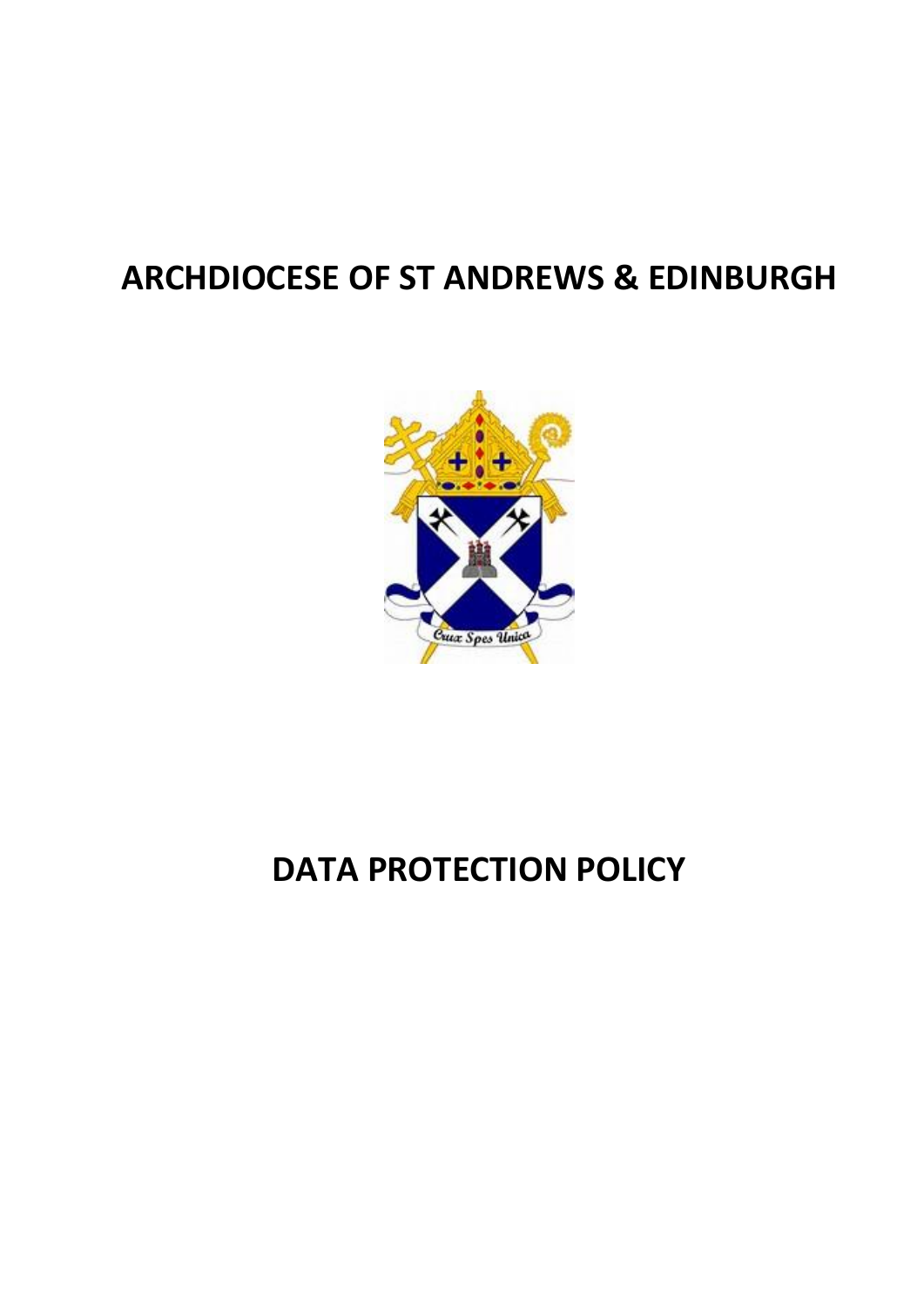### **FOREWORD**

Edinburgh, the Solemnity of the Most Sacred Heart of Jesus, 2018

To the clergy and faithful of the Archdiocese of St Andrews & Edinburgh

The Church is the guardian of the truth that Jesus Christ is risen from the dead. Since the first Pentecost she has been obedient to her divine Master's command and ceaselessly carried this Good News to every place and culture (cf. Mt 28:19). In the early years of mission, St Peter counselled the first Christians that, wherever they found themselves, they were to be model citizens and respectful of authority and those who made the law (cf. 1Pt 2:17).

The Church in Scotland finds herself the subject of the two jurisdictions of Scots and Canon Law. Recently changes in the law of the land with regard to how we store and use the private information of third parties have come into force. In order to facilitate the observance of these new civil laws in this Archdiocese and best practice, the following regulations *Data Protection in the Archdiocese of St Andrews & Edinburgh* are to be adopted. This will be a valuable *vademecum* for our clergy and those who assist in the administration of the Curia and our parishes.

I would therefore ask you to help put it into effect and, in the coming years, reflect upon its effectiveness and assist in it perfection, for the sake of the common good and in order to be compliant with both our canonical and civil responsibilities.

With my thanks to those who have helped to assemble this policy and to our clergy and people who will be implementing it across the Archdiocese, I am

Yours sincerely in Christ,

Leo Cushley Archbishop of St Andrews & Edinburgh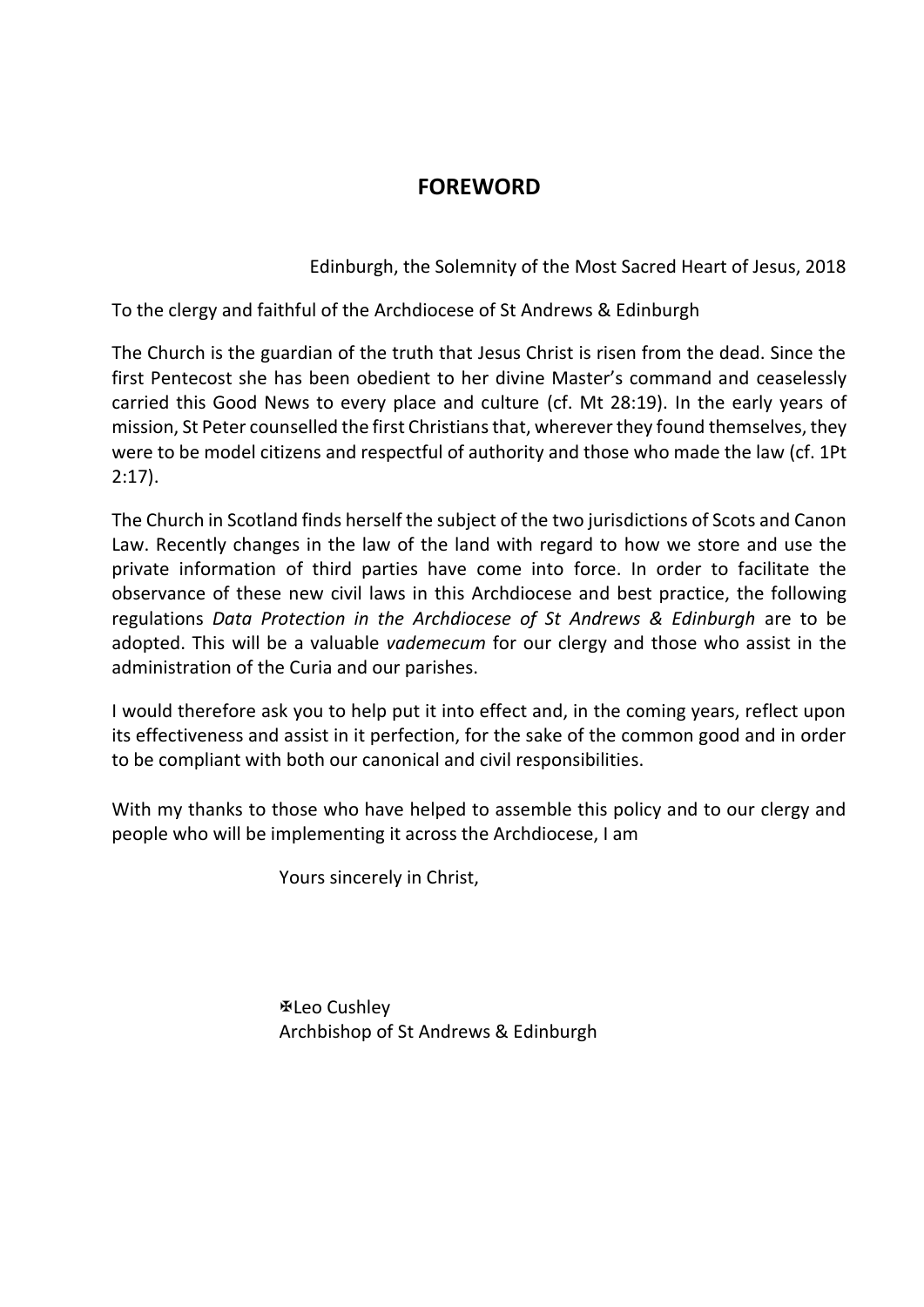## **DATA PROTECTION POLICY FOR THE ARCHDIOCESE OF ST ANDREWS & EDINBURGH**

#### **1 INTRODUCTION AND BACKGROUND**

- *1.1* The Archdiocese of St Andrews & Edinburgh (the "Diocese"), through its Trustees*,* is a Data Controller and consequently must process all Personal Data (including Special Categories of Personal Data) about Data Subjects in accordance with the General Data Protection Regulation 2016/679 (the "**GDPR**") and any other relevant data protection legislation, domestic or otherwise, (as may be in force or repealed or replaced from time to time) (the GDPR). For the avoidance of doubt, the Diocese remains the sole Data Controller, even where Processing is carried out by its curial offices, parishes, departments and agencies. Please be aware that parishes form part of the Diocese and are not separate legal entities. Parishes are not Data Controllers nor do they process Personal Data on behalf of the Diocese as a Data Processor.
- 1.2 The Diocese will collect, store, use and otherwise process Personal Data about the people with whom it interacts, who are the Data Subjects. This may include parishioners, volunteers, clergy, employees, contractors, suppliers and other third parties.
- 1.3 The Diocese processes Personal Data so that it can comply with its statutory obligations and achieve its charitable objects of advancing and maintaining the Roman Catholic religion through the operation of its parishes and its other activities.
- 1.4 Every Data Subject has a number of rights in relation to how the Diocese processes their Personal Data. The Diocese is committed to ensuring that it processes Personal Data properly and securely in accordance with the Data Protection Rules, as such commitment constitutes good governance and is important for achieving and maintaining the trust and confidence of Data Subjects. Therefore, the Diocese will regularly review its procedures to ensure that they are adequate and up-to-date, not less than once a year.
- 1.5 All Trustees, clergy, staff and volunteers of the Diocese who are involved in the Processing of Personal Data held by the Diocese have a duty to protect the data that they process and must comply with this Policy. The Diocese will take any failure to comply with this Policy or the Data Protection Rules very seriously. Any such failure may result in legal action being taken against the Diocese or the individual responsible.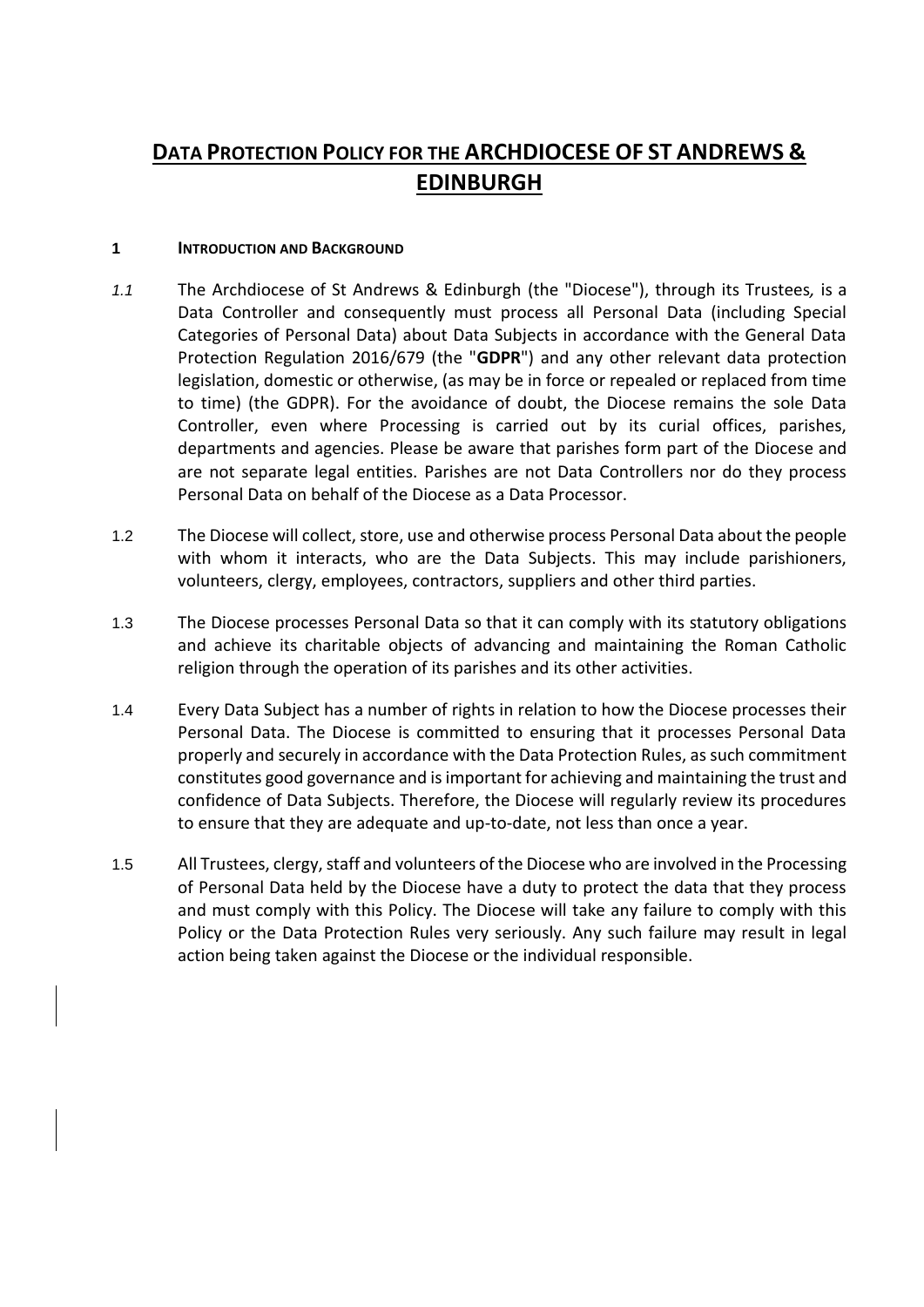#### **2 THE DATA PROTECTION PRINCIPLES**

- 2.1 The Diocese as the Data Controller is required to comply, and to demonstrate compliance, with the six data protection principles set out in the GDPR, which provide that Personal Data must be:
	- 2.1.1 processed fairly, lawfully and in a transparent manner;
	- 2.1.2 collected for specified, explicit and legitimate purposes and not further processed for other purposes incompatible with those purposes;
	- 2.1.3 adequate, relevant and limited to what is necessary in relation to the purposes for which it is processed;
	- 2.1.4 accurate and, where necessary, kept up to date every reasonable step must be taken to ensure that inaccurate personal data is erased or rectified without delay;
	- 2.1.5 kept in a form that permits identification of Data Subjects for no longer than is necessary for the purposes for which the personal data is processed; and
	- 2.1.6 processed in a way that ensures its security, including protection against unauthorised or unlawful processing and against accidental loss, destruction or damage, using appropriate technical or organisational security measures.
- 2.2 There is also an overarching principle; the Data Controller must be able to demonstrate compliance with the six principles. Accountability is vital.

#### **3 THE DIOCESAN DATA PROTECTION OFFICER AND REGISTRATION WITH THE ICO**

- 3.1 The Diocesan Trustees have overall responsibility for compliance with the Data Protection Rules. However, the [Diocesan Data Protection Officer (the "**DPO**")] shall be responsible for ensuring day-to-day compliance with this Policy and with the Data Protection Rules. The DPO will undergo training at least once every 12 months and the Diocese will provide the DPO with sufficient resources and support to carry out their responsibilities. The DPO's name and contact details can be found in paragraph [11](#page-12-0) of this Policy.
- 3.2 The Diocesan Trustees and the DPO will be assisted in fulfilling their Data Protection Policy compliance responsibilities by Curial Managers, Parish Priests, other clergy, other employees and parishioners who volunteer.

#### 4 Parish Priests

The Parish Priests have overall responsibility for ensuring our compliance with Data Protection legislation within their Parish.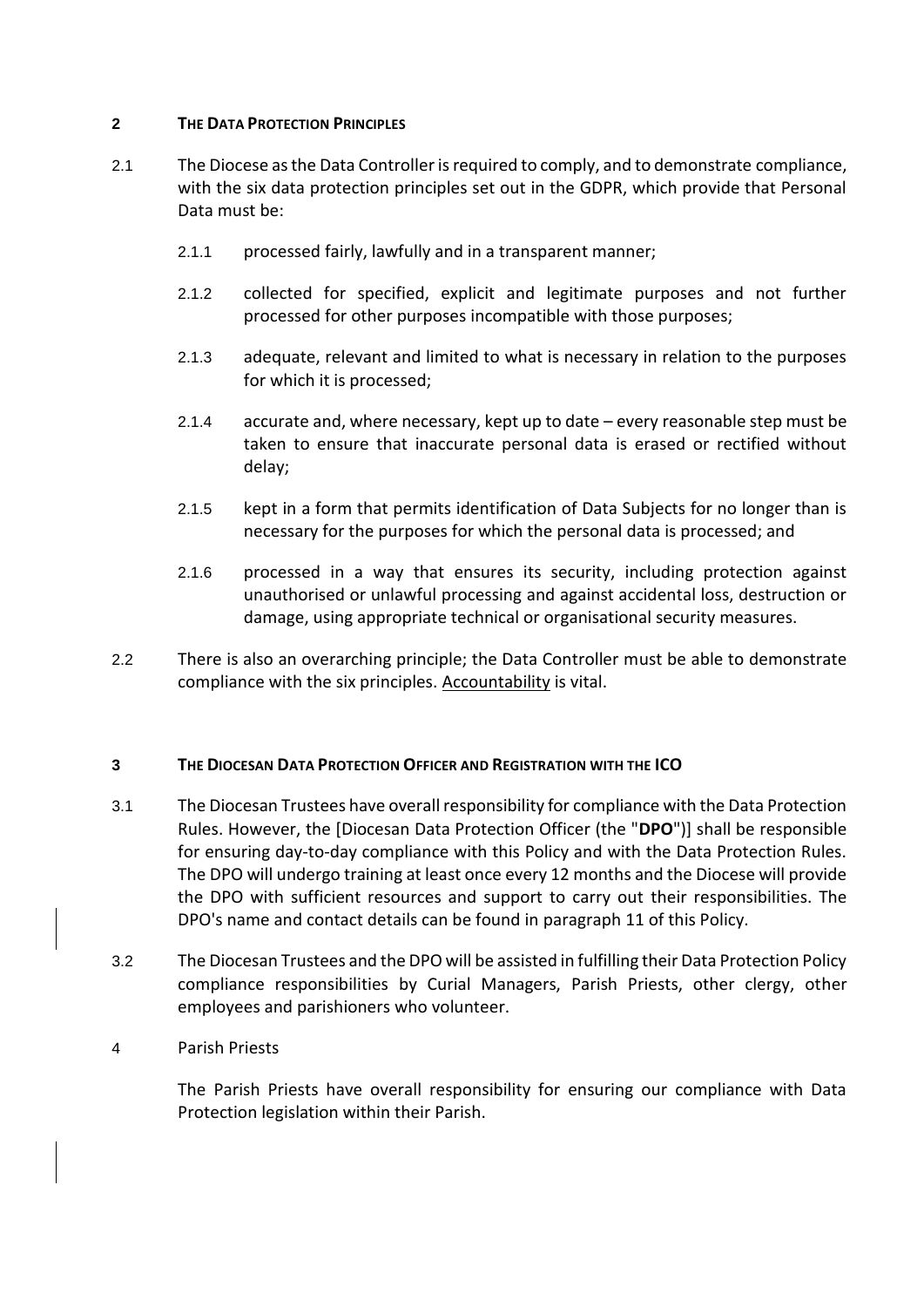They will ensure that:

- the Diocesan Data Protection Policy is implemented and communicated effectively
- a data protection culture of continuous improvement is created and progress monitored
- suitable and sufficient funds, people, materials and equipment are provided to meet all data protection requirements
- parish Data Protection Representatives are appointed to provide data protection assistance
- there is regular communication and consultation with employees and volunteers on data protection issues
- employees and Parish Safety and Safeguarding Representatives are encouraged to attend Diocesan data protection training programmes
- Diocesan systems of work and risk assessment procedures provided by the Diocesan DPO are implemented
- Data protection incidents are recorded, investigated and reported to the Diocesan DPO

The Diocese is registered with the Information Commissioner's Office (the "ICO") as a Data Controller and will remain so at least until the end of February 2019 as is required by law.

4.1 This Policy applies to all Personal Data processed by the Diocese in whatever format (e.g. paper, electronic, film) and regardless of how it is stored (e.g. electronically or in filing cabinets). It also includes information that is in paper form but is intended to be put into electronic form and to any recordings made such as telephone recordings and CCTV.

#### 5 **HOW THE DIOCESE WILL COMPLY AND DEMONSTRATE COMPLIANCE**

- 5.1 This Policy is intended to ensure that any Processing of Personal Data is in accordance with the Data Protection Rules and the data protection principles. The Diocese will therefore:
	- 5.1.1 ensure that, when personal information is collected (whether direct from the individual or from a third party), the Data Subject is provided with a Privacy Notice and informed of what data is being collected and for what legitimate purpose(s); In the case of children <12 years old registering for their sacraments, their parent / guardian will be provided with a Privacy Notice.
	- 5.1.2 be transparent and fair in processing Personal Data;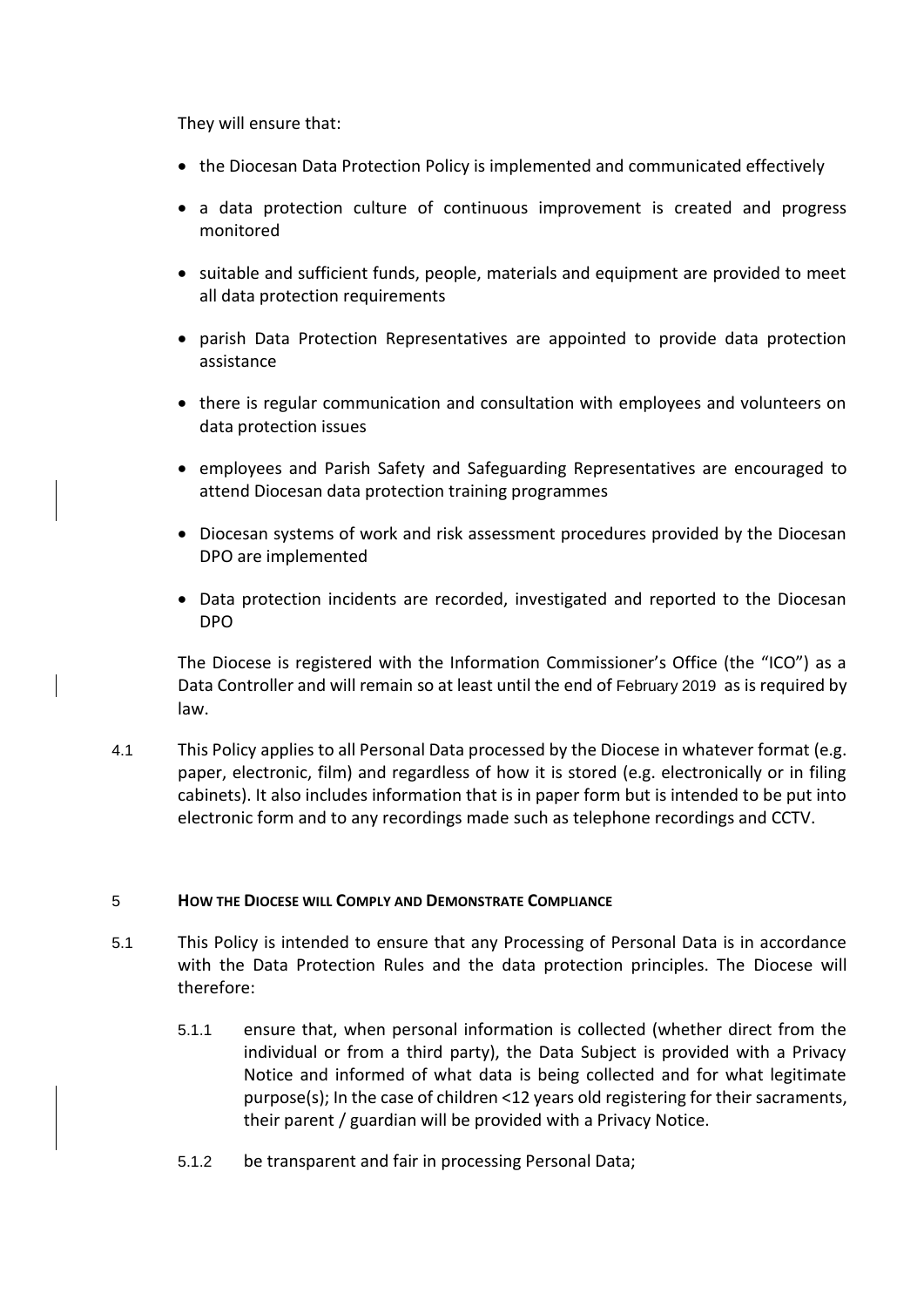- 5.1.3 take steps to ensure the accuracy of data at the point of collection and at regular intervals thereafter, including advising Data Subjects of their right to ask for rectification of Personal Data held about them;
- 5.1.4 securely dispose of inaccurate or out-of-date data, or data which is no longer required for the purpose(s) for which it was collected;
- 5.1.5 share information with others only when it is lawful to do so and ensure that individuals are informed of the categories of recipient to whom data will or may be disclosed and the purposes of any such disclosures;
- 5.1.6 ensure that additional safeguards (as required by the Data Protection Rules) are in place to protect Personal Data that is transferred outside of the European Economic Area (the "**EEA**") (see section [8.3](#page-10-0) of this Policy);
- 5.1.7 ensure that data is processed in line with the Data Subject's rights, which include the right to:
	- (a) request access to Personal Data held about them by the Diocese (including, in some cases, having it provided to them in a commonly used and machine-readable format);
	- (b) have inaccurate Personal Data rectified;
	- (c) have the processing of their Personal Data restricted in certain circumstances;
	- (d) have Personal Data erased in certain specified situations (in essence where the continued processing of it does not comply with the Data Protection Rules);
	- (e) prevent the processing of Personal Data for direct-marketing purposes (which includes for fundraising and wealth screening purposes);
	- (f) ask the Diocese to prevent Processing of Personal Data which is likely to cause unwarranted or substantial damage or distress to the Data Subject or any other individual; and
	- (g) prevent, in some cases, decisions being made about them which are based solely on automated processing (i.e. without human intervention) and which produce significant or legal effects on them;
- 5.1.8 ensure that all clergy, volunteers and employees are aware of the Diocese's data protection policies and procedures and their own responsibilities in terms of data protection, and understand that failure to comply may result in disciplinary sanctions in the event of non-adherence or breach; and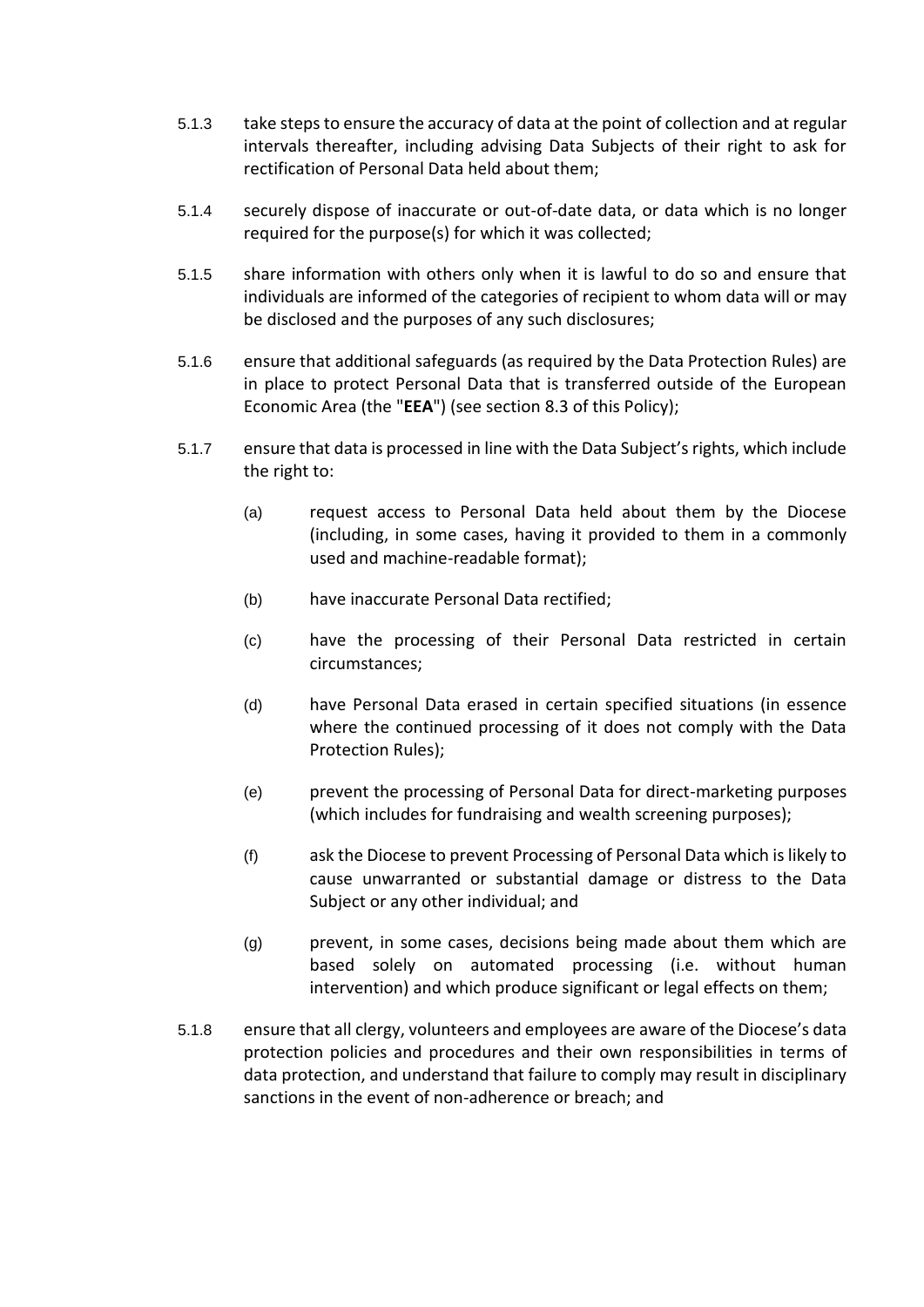- 5.1.9 adopt, monitor and keep under review, a data retention schedule which sets out the periods for which different categories of Personal Data will be kept. To follow
- 5.2 Through adherence to this Policy and related data protection policies, and through appropriate record-keeping, the Diocese will seek to demonstrate compliance with each of the data protection principles.
- 5.3 In addition, the Data Protection Rules require the Data Controller to carry out a Data Protection Impact Assessment (a "**DPIA**") prior to undertaking any Processing of Personal Data that is "likely to result in a high risk for the rights and freedoms" of individuals. DPIAs will therefore be considered where appropriate in relation to the implementation of any new projects, services or systems which could result in a high privacy risk to individuals (particularly where new technology is being deployed) and will consider other regulation relevant to data protection, such as the Privacy and Electronic Communications Regulations. Please contact the DPO for guidance (see paragraph [11](#page-12-0) of this Policy).

#### **6 DATA SECURITY & RESPONSIBILITIES OF CLERGY, STAFF AND VOLUNTEERS**

- 6.1 The Diocese shall ensure that appropriate technical and organisational security measures are in place to prevent unauthorised or unlawful Processing or damage to or loss (accidental or otherwise), theft, or unauthorised disclosure of Personal Data (a "Data Breach"). In particular, all clergy, employees and volunteers should ensure that:
	- 6.1.1 the only individuals who have access to Personal Data and are able to process it are those who are authorised to do so;
	- 6.1.2 personal Data is stored only on the central Diocesan computer system and not on individual PCs, portable electronic devices or removable storage media, unless those devices are compliant with the BYOD Policy OR are subject to appropriate measures of password protection, encryption and remote deletion;
	- 6.1.3 passwords are kept confidential, are changed regularly and are not shared between individuals;
	- 6.1.4 PCs are locked or logged off and paper documents are securely locked away when individuals are away from their desks;
	- 6.1.5 offices, desks and filing cabinets/cupboards are kept locked if they contain Personal Data of any kind, whether in digital or electronic format or on paper;
	- 6.1.6 when destroying Personal Data, paper documents are securely shredded and electronic data is securely deleted; and
	- 6.1.7 Personal Data removed from an office is subject to appropriate security measures, including keeping paper files in a place where they are not visible or accessible by the public; using passwords/passcodes; encrypting portable electronic devices and storing such devices securely (e.g. not left in the boot of a car overnight).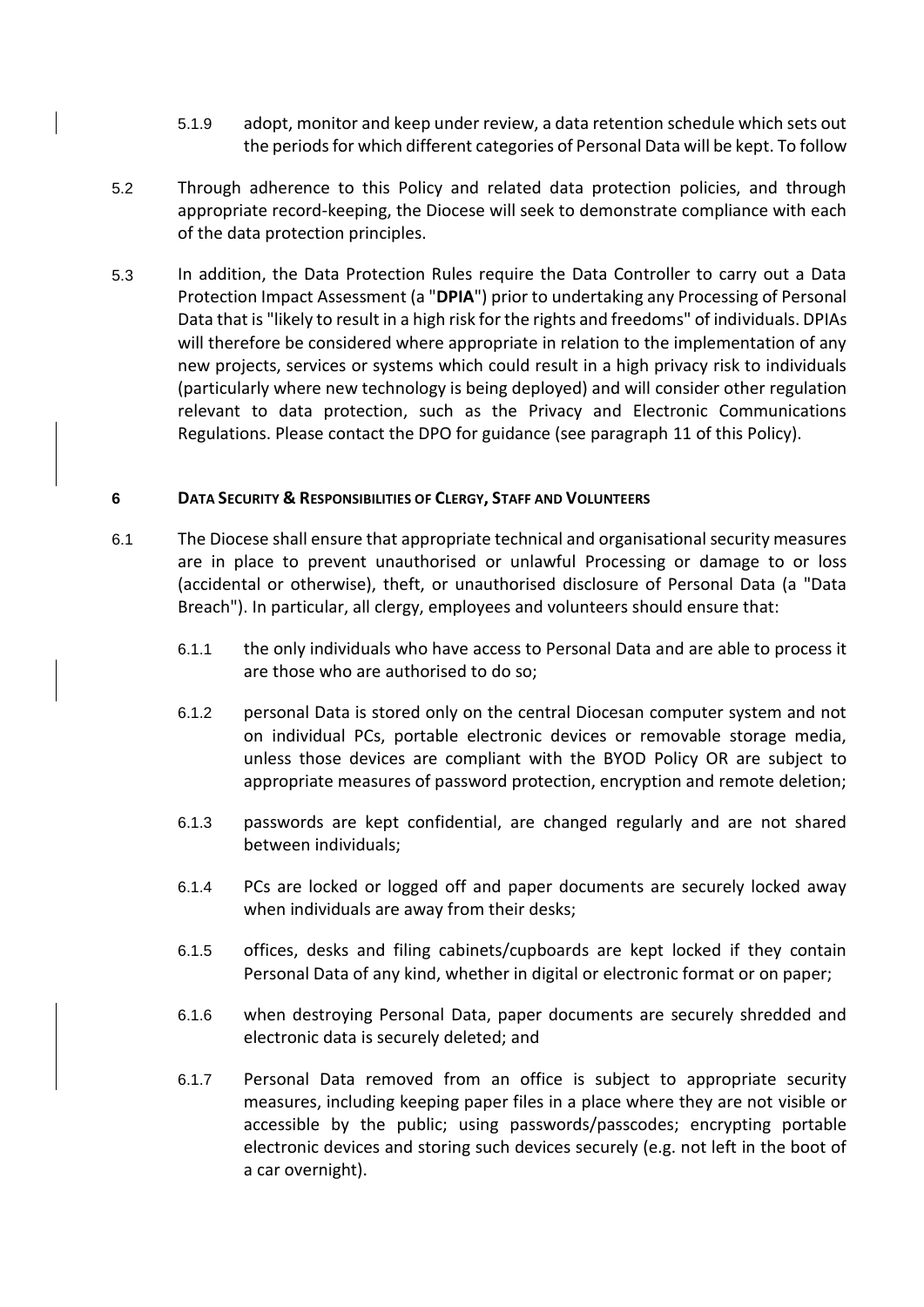[Further detail on the Diocese's requirements in relation to IT security are to follow]

6.2 In the event that you become aware that there has been a Data Breach, you must report this immediately to the Data Protection Officer following the Data Breach Procedure at [chancellor@staned.org.uk](mailto:chancellor@staned.org.uk). Further contact details for the DPO can be found in paragraph [11](#page-12-0) of this Policy.

#### **7 PRIVACY NOTICE**

7.1 When any Personal Data is collected from an individual, they must be provided with a Privacy Notice. The Privacy Notice provides information about what, why and how information is processed. You should make yourself aware of it.

#### **8 PROCESSING, DISCLOSURE AND SHARING OF INFORMATION**

The Diocese processes personal data for a number of different purposes, including:

| Lawful Ground for Processing of<br><b>Personal Data</b>                                                                     | <b>Examples</b>                                                                                                                                                                                                                                                 |
|-----------------------------------------------------------------------------------------------------------------------------|-----------------------------------------------------------------------------------------------------------------------------------------------------------------------------------------------------------------------------------------------------------------|
| Where we have an individual's consent<br>Or that of their parent / guardian (in<br>case of children <12 (or 16?) years old) | Posting photographs of an individual on a<br>diocesan website<br>the<br>information<br>Providing<br>for<br>administration of a<br>(e.g.<br>sacrament<br>Baptism, Confirmation, Wedding)                                                                         |
| is<br>necessary for<br>Where<br>it.<br>the<br>performance of a contract to which an<br>individual is party                  | Providing information to a photographer<br>about photos required for a wedding                                                                                                                                                                                  |
| Where it is necessary for compliance<br>with a legal obligation                                                             | Passing on information<br>to the<br>local<br>authority                                                                                                                                                                                                          |
| Where it is necessary to protect the<br>vital interests of an individual                                                    | Passing on information to the Police<br>information<br>Passing<br>about<br>on<br>an<br>individual's serious health condition to the<br>NHS or a health professional where there is<br>a risk of death or serious injury to that<br>person or another individual |
| Where it is necessary for performance<br>of a task in the public interest                                                   | Updating and maintaining the register of<br>marriages (plus baptism?)<br>Carrying out safeguarding activities                                                                                                                                                   |
| Where is it necessary for the purposes<br>of the legitimate interests pursued by<br>the Diocese or a third party            | Using baptism data to follow up with<br>families for first communion<br>Using funeral data to invite relatives of the<br>deceased to memorial Masses.                                                                                                           |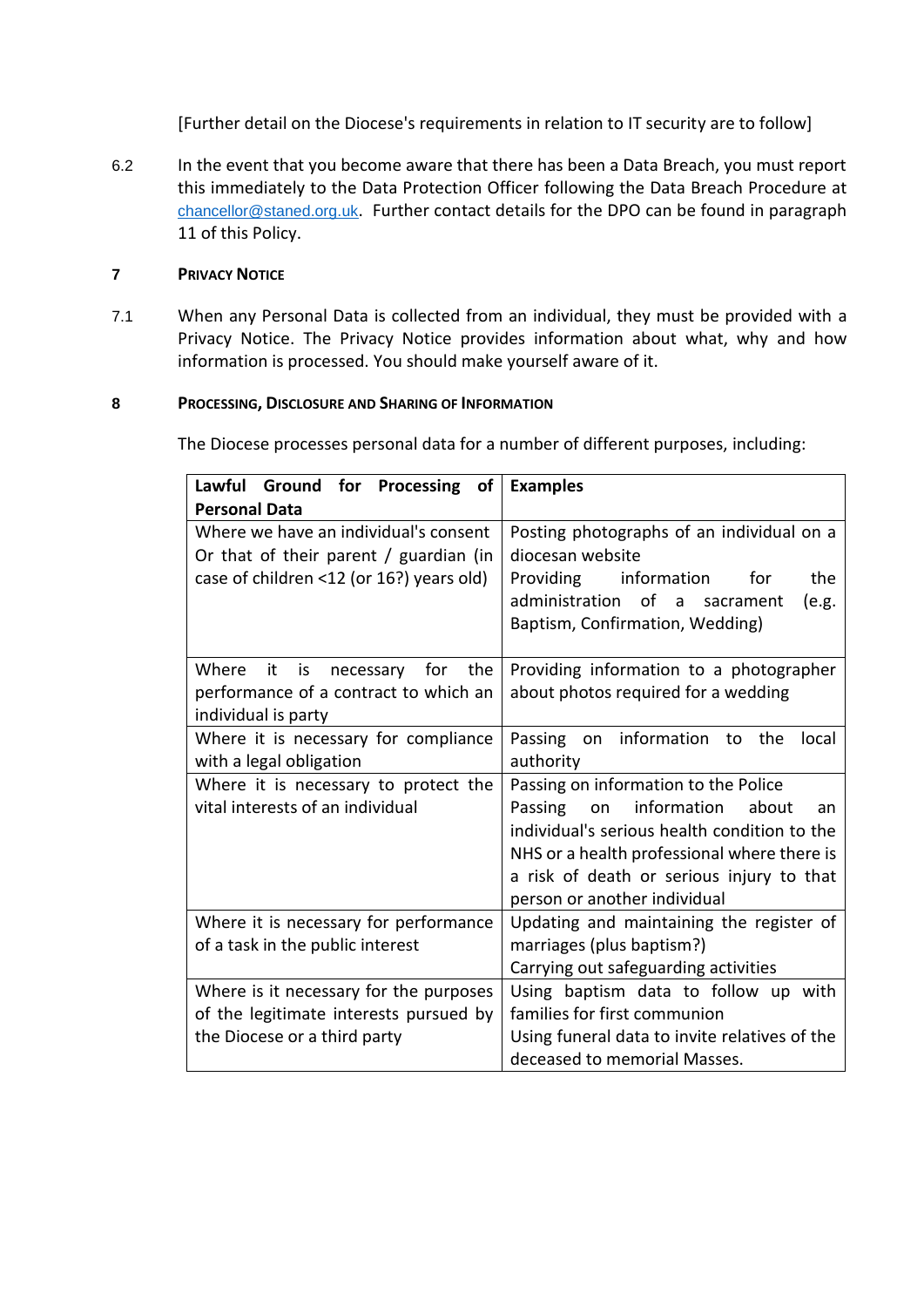| Lawful Ground for Processing of          | <b>Examples</b>                              |
|------------------------------------------|----------------------------------------------|
| <b>Special Categories of Data</b>        |                                              |
| Where we have an individual's explicit   | To cater for an individual's dietary or      |
| consent                                  | medical needs at an event                    |
| Where it is necessary for compliance     | Passing on information to<br>the<br>local    |
| with a legal obligation                  | authority                                    |
| Where it is necessary to protect the     | Passing on information to the Police         |
| vital interests of an individual         | information<br>Passing<br>on<br>about<br>an  |
|                                          | individual's serious health condition to the |
|                                          | NHS or a health professional where there     |
|                                          | is a risk of death or serious injury to that |
|                                          | person or another individual                 |
| Where it is carried out in the course of | Using parishioners' health related data for  |
| the Diocese's legitimate activities by a | pastoral visits                              |
| not-for-profit body with religious aims  | Providing information to other Catholic      |
|                                          | Dioceses if you move home or are being       |
|                                          | provided services by a marriage tribunal     |
| Where information<br>has<br>manifestly   | Referring to a public figure who is well     |
| been made public                         | known as a member of the church, as a        |
|                                          | Catholic                                     |
| Where we are establishing, exercising    | Providing information to our insurers or     |
| or defending legal claims                | lawyers<br>in<br>connection<br>with<br>legal |
|                                          | proceedings                                  |
| Where the processing is for reasons of   | Where we are arranging insurance for a       |
| substantial public interest              | group pf parishioners in advance of a        |
|                                          | pilgrimage                                   |
| Where the processing is necessary for    | Maintenance of parish records                |
| maintenance of records required by       |                                              |
| Canon Law                                |                                              |

| Lawful Ground for Processing of                 | <b>Examples</b>                           |
|-------------------------------------------------|-------------------------------------------|
| <b>Criminal Convictions &amp; Offences Data</b> |                                           |
| Where the Diocese is exercising                 | undertake appropriate checks<br>To<br>on. |
| obligations or rights which are                 | individuals prior to taking up a role]    |
| imposed or conferred by law on it or            |                                           |
| the data subject in connection with             |                                           |
| employment, social security or social           |                                           |
| protection and the Diocese has an               |                                           |
| appropriate policy document in place            |                                           |
| Where it is necessary for the                   | Passing on information to the Police or   |
| prevention or detection of an unlawful          | other investigatory body                  |
| act                                             |                                           |
| Where the Diocese is complying with             | Passing on information to the Police or   |
| or assisting others to comply with              | other investigatory body                  |
| regulatory requirements relating to             |                                           |
| unlawful acts or dishonesty                     |                                           |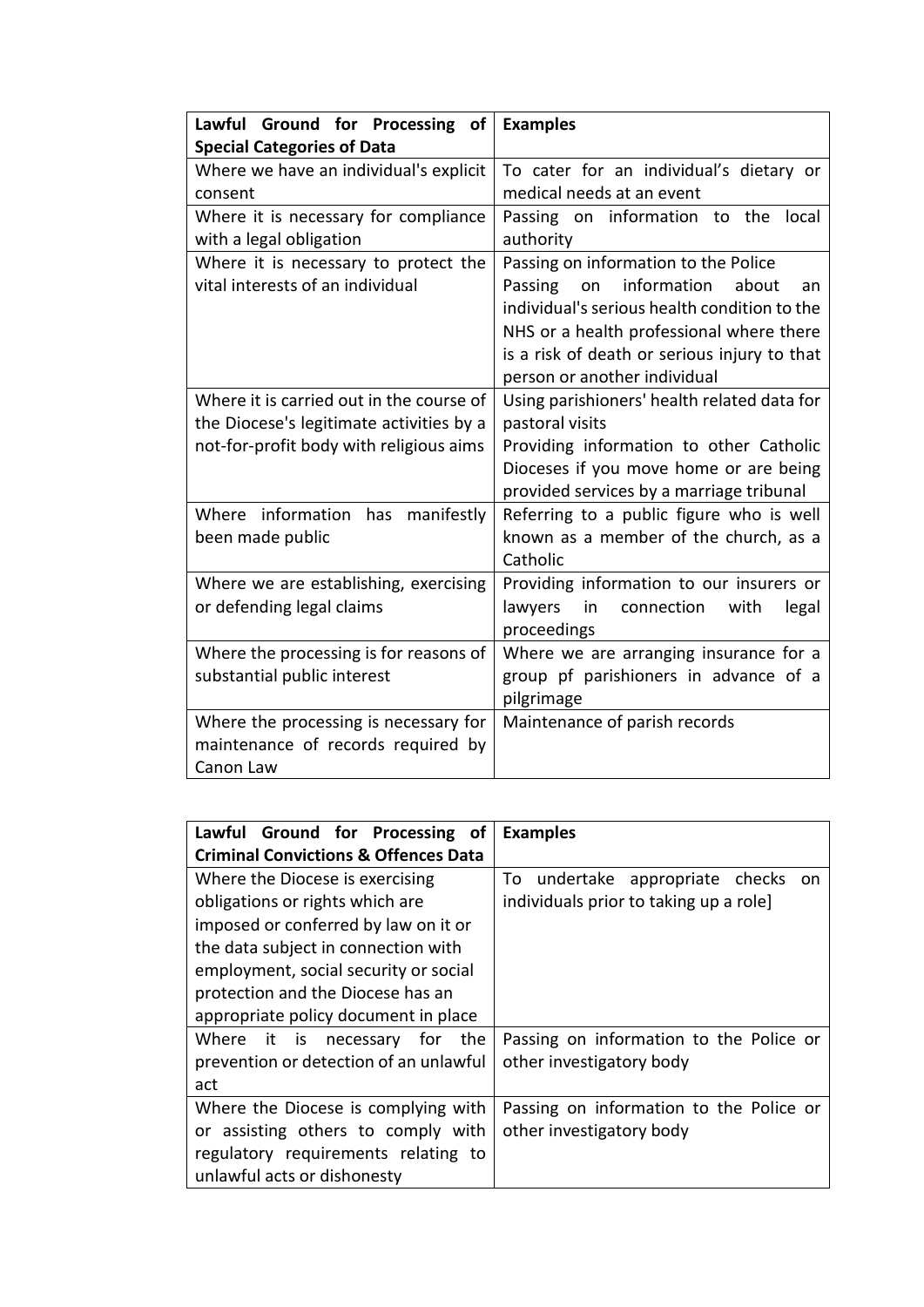| Where it is carried out in the course of<br>safeguarding children or<br>other<br>individuals at risk | Making a safeguarding disclosure         |
|------------------------------------------------------------------------------------------------------|------------------------------------------|
| Where information is disclosed for                                                                   | Ensuring the Diocese has appropriate     |
| insurance purposes                                                                                   | insurance cover                          |
| Where an individual has given their                                                                  |                                          |
| consent to the processing                                                                            |                                          |
| Where the Diocese is establishing,                                                                   | Providing information to our insurers or |
| exercising or defending legal claims                                                                 | lawyers in connection<br>with<br>legal   |
|                                                                                                      | proceedings                              |
| Where it is necessary to protect the                                                                 | Passing on information to the Police     |
| vital interests of an individual                                                                     |                                          |
| Where it is carried out in the course of                                                             | Carrying out pastoral activities         |
| the Diocese's legitimate activities by a                                                             |                                          |
| not-for-profit body with religious aims                                                              |                                          |

#### 8.1 **DISCLOSING PERSONAL DATA**

- 8.1.1 When receiving telephone or email enquiries, clergy, employees and volunteers should exercise caution before disclosing any Personal Data. The following steps should be followed:
	- (a) ensure the identity of the person making the enquiry is verified and check whether they are entitled to receive the requested information;
	- (b) require the enquirer to put their request in writing so that their identity and entitlement to receive the information can be verified;
	- (c) when providing information, ensure that Personal Data is securely packaged and sent by the most appropriate means (e.g. special delivery, courier or hand delivery) in accordance with the Data Protection Rules, the Privacy Notice and this Policy.
	- (d) No Personal Data must be disclosed to any enquirer save and except in accordance with this policy and any statutory obligations of the Diocese; and
	- (e) if there is any doubt, refer the request to the Data Protection Officer for assistance (particularly where Special Categories of Personal Data are involved)
- 8.1.2 Please remember that parents and guardians are only entitled to access information about their child (by making a request) if the child is unable to act on their own behalf e.g. because the child is not mature enough to understand their rights or if the child has given their consent. If you are unsure about whether or not to provide information about a child to a parent or guardian, please speak to the Data Protection Officer before providing any information.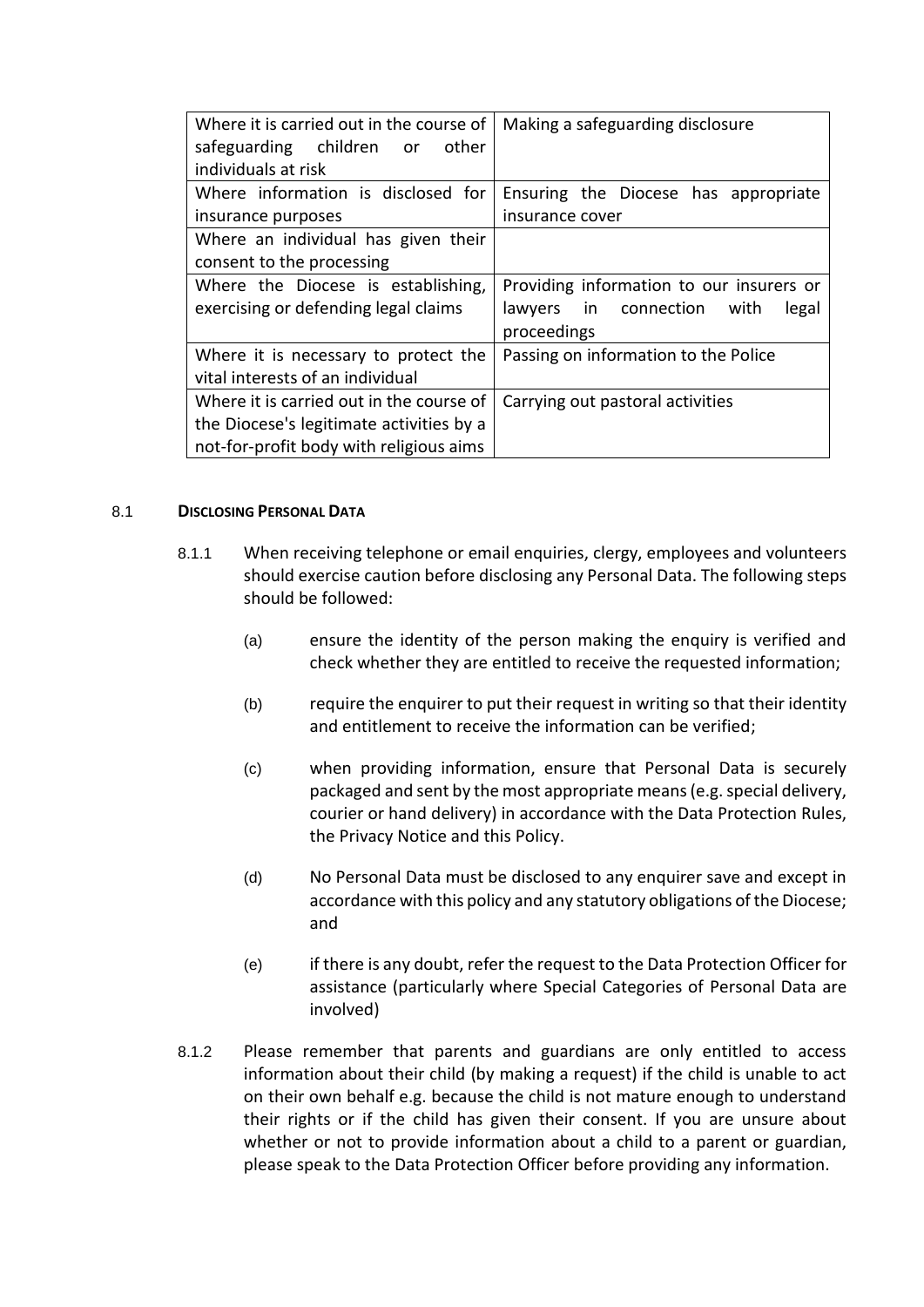#### **Data Processors**

- 8.1.3 The Diocese may instruct another body or organisation to process Personal Data on its behalf as a Data Processor (e.g. a payroll provider, a third party IT provider). In such situations, the Diocese will share necessary information with the Data Processor, but will remain responsible for compliance with the Data Protection Rules as the Data Controller.
- 8.1.4 Personal Data will only be transferred to a third party Data Processor if the Data Protection Officer is satisfied that the third party has in place adequate policies and procedures to ensure compliance with the Data Protection Rules. There should also be a written contract in place between the Diocese and the Data Processor, which includes provisions to ensure that the Data Processor complies with the requirements of the Data Protection Rules.

#### 8.2 **THIRD PARTY REQUESTS**

- 8.2.1 The Diocese may from time to time receive requests from third parties for access to documents containing Personal Data. The Diocese may disclose such documents to any third party where it is legally required or permitted to do so. Such third parties may include health professionals, the Police and other law enforcement agencies, the Charity Commission, HMRC, other regulators, immigration authorities, insurers, local authorities (e.g. Trading Standards), Courts and Tribunals or organisations seeking references.
- 8.2.2 Normal not-for-profit body with religious aims requests, for example another diocese or religious body seeking confirmation that their marriage candidate is free to do so and has been baptised and/or confirmed*.*
- 8.2.3 Anyone in receipt of any verbal or written request from any person for access to, or disclosure of, any Personal Data outside of normal Diocesan operations must immediately contact the Data Protection Officer.

#### <span id="page-10-0"></span>8.3 **TRANSFERS OF PERSONAL DATA OUTSIDE OF THE EUROPEAN ECONOMIC AREA ("EEA")**

8.3.1 The Data Protection Rules require Data Controllers to put additional safeguards in place when transferring Personal Data outside of the EEA. Additionally, such transfers can only take place on a number of legal grounds. However, the Diocese may transfer Personal Data outside of the EEA where requested by the Data Subject, on the basis of the Data Subject's informed consent. This includes, but is not limited to, the situation where a Data Subject requires their baptismal, Confirmation or marriage record to be sent to a non-EEA country. Transfers may also take place where another legal ground in the Data Protection Rules is met.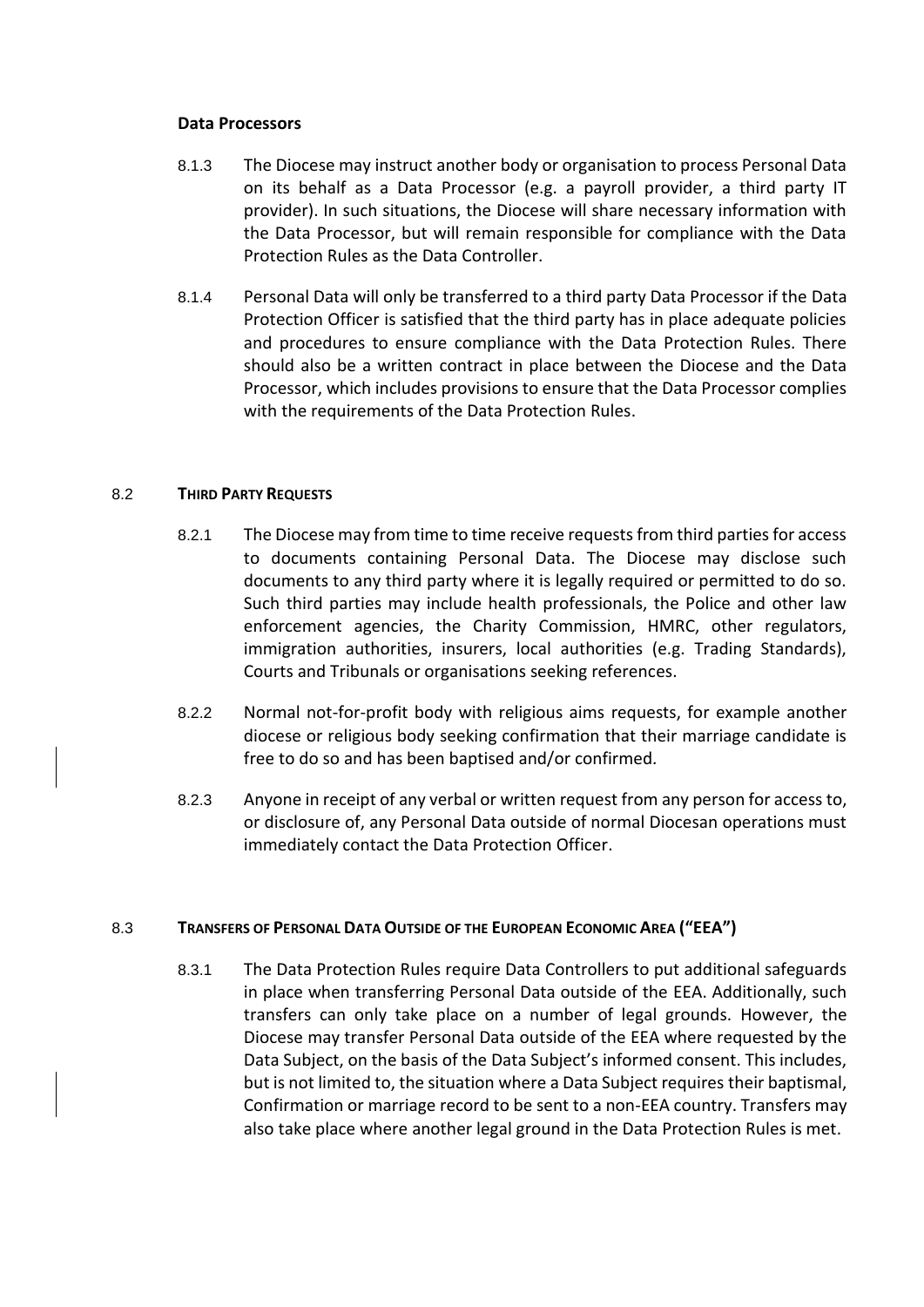#### 8.4 **SUBJECT ACCESS REQUESTS (SARS)**

- 8.4.1 Any Data Subject may exercise their rights as set out above (e.g. the right of access to the Personal Data which the Diocese holds about them, or the right to have Personal Data erased).
- 8.4.2 To be valid, a Subject Access Request must be made in writing (including requests made via email or on social media) and provide enough information to enable the Diocese to identify the Data Subject and to comply with the request. This includes requests made via email or on social media.
- 8.4.3 All Subject Access Requests will be dealt with by the Data Protection Officer. Clergy, employees or volunteers who receive a Subject Access Request must forward it to the Data Protection Officer immediately in order that such requests can be replied to within the strict deadlines set out in the Data Protection Rules (generally one month from the date of the request).
- 8.4.4 No fees will be charged for dealing with Subject Access Requests unless a request is considered to be manifestly unfounded, excessive or repetitive. Fees may be charged to provide additional copies of information previously provided. Where the Diocese considers a request to be manifestly unfounded, excessive or repetitive, the Diocese may lawfully refuse to respond and, if so, the Data Protection Officer will inform the Data Subject of this in writing within the onemonth period.

#### **9 FUNDRAISING AND MARKETING**

- 9.1 Any use of Personal Data for marketing (including fundraising) purposes must comply with the Data Protection Rules and the Privacy and Electronic Communications Regulations (the "PECR") (and any replacement legislation), which relate to marketing by electronic means.
- 9.2 Individuals have a right to object to their Personal Data being used for electronic marketing purposes. Individuals must be informed of their right to object when their data is collected. If an objection is received, no further marketing or fundraising communications must be sent to them. The PECR requires that the Diocese has the prior consent of recipients in certain circumstances before it sends any unsolicited electronic messages for the purpose of fundraising, or other marketing activities (e.g. events).

Any use of Personal Data for fundraising or direct marketing purposes which is not in accordance with the requirements set out above must be approved, in advance, by the DPO.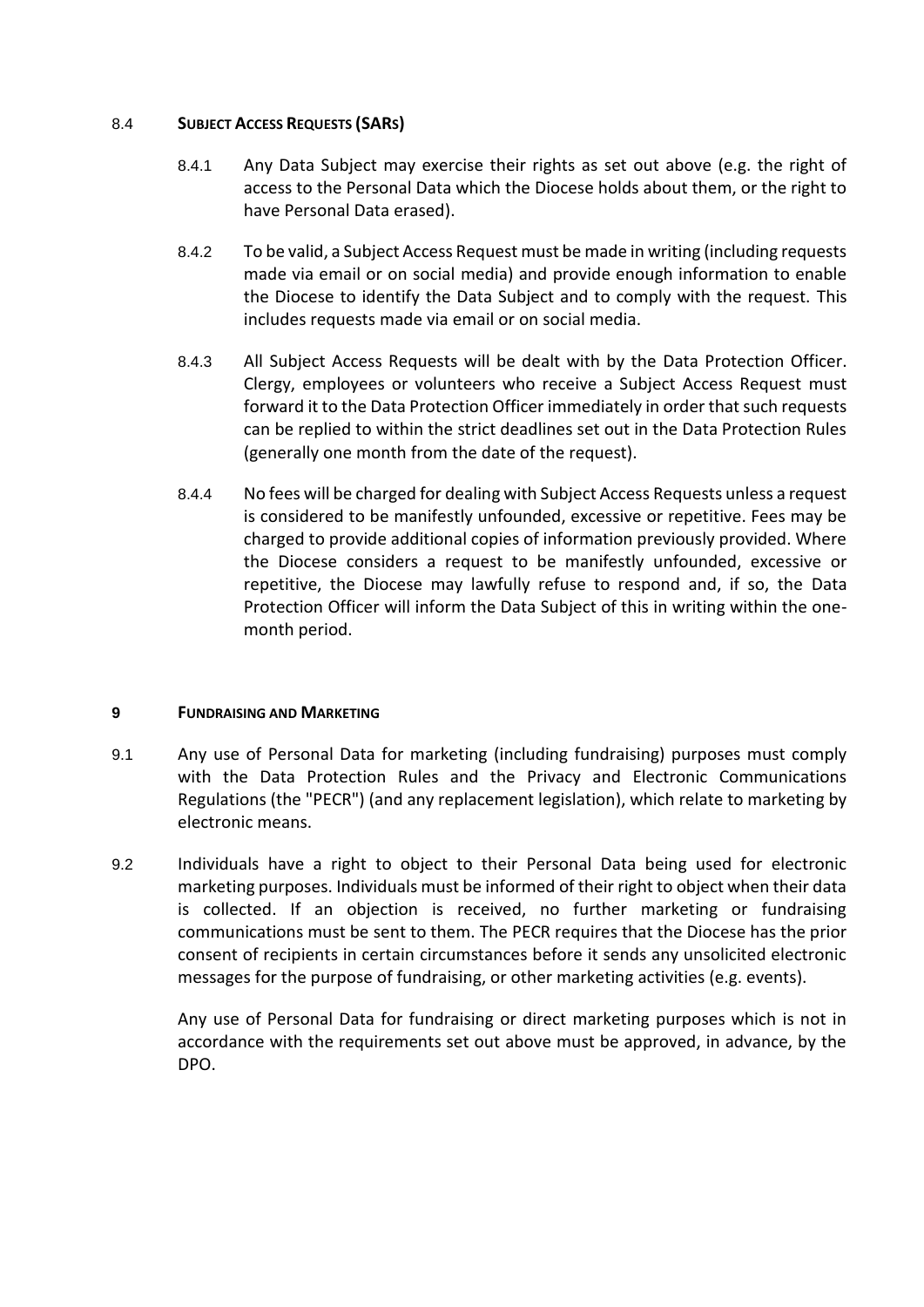#### **10 MONITORING AND REVIEW**

10.1 This policy will be reviewed at least every 12 months, in accordance with the Trustees' programme of policy review, and may be subject to change.

#### <span id="page-12-0"></span>**11 CONTACTS**

11.1 Any queries regarding this Policy should be addressed to the Diocesan Data Protection Officer, The Reverend Scott T Deeley, The Chancellor, Archdiocese of St Andrews & Edinburgh, 100 Strathearn Road, Edinburgh, EH9 1BB or email [chancellor@staned.org.uk](mailto:chancellor@staned.org.uk) or telephone 0131 623 8900. Contact details can also be found on the diocesan website www.archdiocese-edinburgh.com

Complaints will be dealt with in accordance with the diocesan Complaints Policy. Further advice and information can be obtained from the Information Commissioner's Office at [www.ico.org.uk](http://www.ico.org.uk/)

#### **12 OTHER INFORMATION GOVERNANCE POLICIES**

- 12.1 This Policy must be read in conjunction with the attached:
	- 12.1.1 Privacy Notice
	- 12.1.2 Data Protection Policy
	- 12.1.3 Data Retention Policy  *to follow*

#### 12.2 Forms attached:

- 12.2.1 Gift Aid Single Donation form with Privacy Policy
- 12.2.2 Gift Aid Multiple Donation form with Privacy Policy
- 12.2.3 Keeping in Touch with Us Parish Form

#### **13 GLOSSARY OF TERMS**

**"Diocese"** means the Archdiocese of St Andrews & Edinburgh.

"**Data Controller**" has a specific meaning within the General Data Protection Regulation. It means a person, organisation or body that determines the purposes for which, and the manner in which, any Personal Data is processed. Across its curial offices, parishes, departments and agencies, the Diocese is the sole Data Controller, even where Processing is carried out by those curial offices, parishes, departments and agencies. The Diocese, as